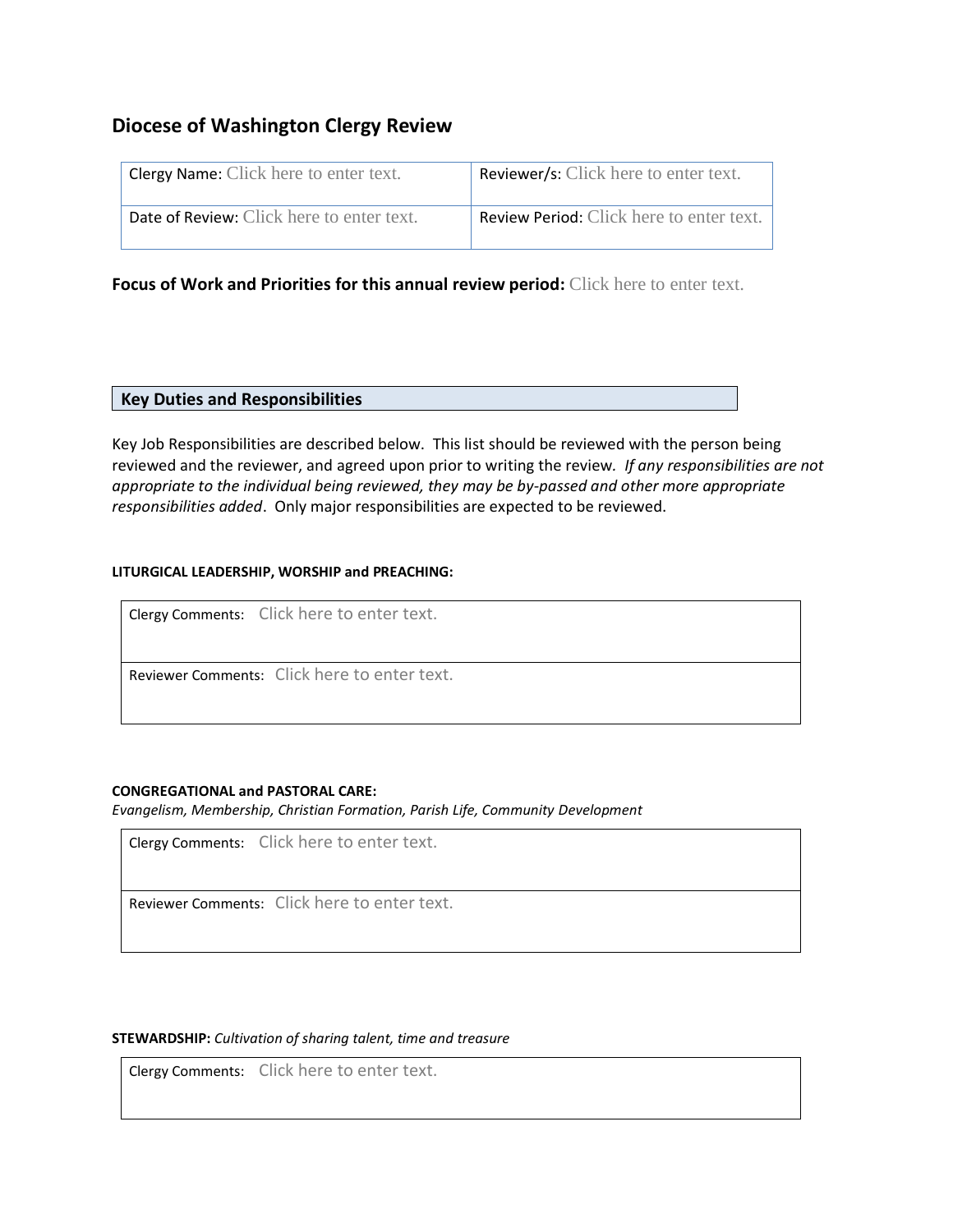Reviewer Comments: Click here to enter text.

**ADMINISTRATION and MANAGEMENT:** *Leadership development, financial management, staff supervision, governance. This responsibility may be shared with Vestry and committees, as appropriate.* 

Clergy Comments: Click here to enter text.

Reviewer Comments: Click here to enter text.

**PROFESSIONAL GROWTH and SELF-CARE:** *Continuing education, modeling healthy lifestyle, spiritual renewal activities; engagement outside the parish.*

Clergy Comments: Click here to enter text.

Reviewer Comments: Click here to enter text.

### **Other Key Duty:**

Clergy Comments: Click here to enter text.

Reviewer Comments: Click here to enter text.

#### **Other Key Duty:**

Clergy Comments: Click here to enter text.

Reviewer Comments: Click here to enter text.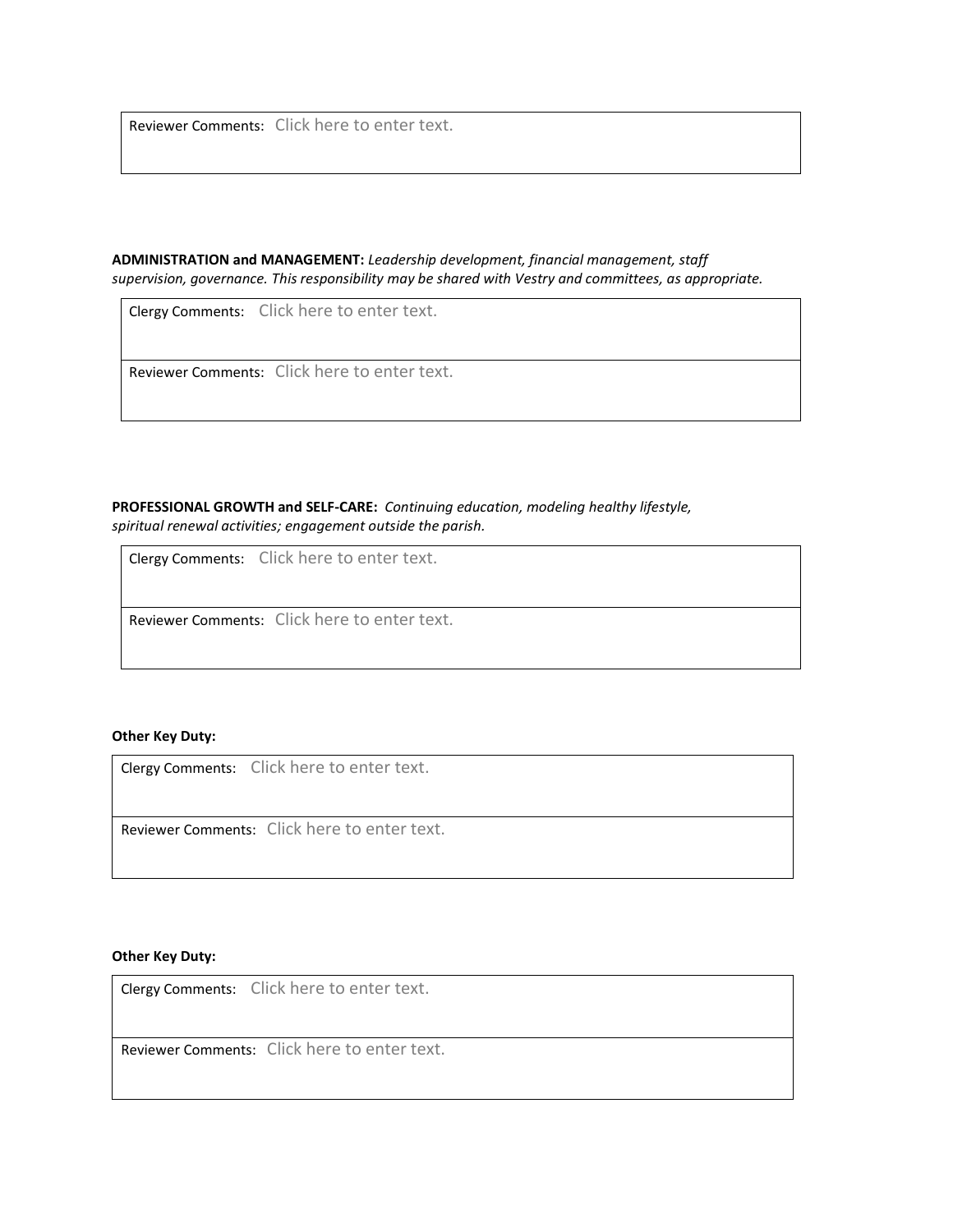## **SECTION 2: Professional Attributes Assessment**

Parish clergy often are viewed as standard bearers of the professional behaviors desired in parishes and institutions. To ensure that we are mindful of these in daily practice, please assess how well you believe you exhibit these.

## *C - Consistently (90-100% of the time) F – Frequently (75-90%) O – Occasionally (50-75%)*

*R- Rarely (less than half the time) NA – Not Applicable*

| <b>Attribute</b>                          | <b>Description</b>                                                                                                                                                                                                                                       | Rating |
|-------------------------------------------|----------------------------------------------------------------------------------------------------------------------------------------------------------------------------------------------------------------------------------------------------------|--------|
| <b>Collaboration</b>                      | Collaborates with others appropriately. Is able to both lead and follow.<br>Offers assistance and works to maintain positive working relations.<br>Works for good of all.                                                                                |        |
| Communication-<br><b>Oral and Written</b> | Uses language appropriate for audience. Articulates information and<br>ideas in clear and concise manner. Is persuasive without being<br>argumentative. Checks spelling and grammar. Presents information in<br>appropriately structured format.         |        |
| Communication-<br>Listening               | Maintains eye contact, asks clarifying questions, repeats key information.<br>Allows others to finish thoughts before responding. Asks for time to<br>process information when needed.                                                                   |        |
| Project<br>Management                     | Identifies component tasks and timelines. Ensures project objectives are<br>met. Maintains communication with those assigned component tasks,<br>ensuring they understand assigned tasks and deadlines.                                                  |        |
| Judgment                                  | Demonstrates professional judgment and reason in decision-making.<br>Maintains confidentiality and uses discretion in communications. Exhibits<br>emotional and social intelligence in professional interactions,<br>maintaining appropriate boundaries. |        |
| <b>Initiative and Vision</b>              | Able to develop and foster a vision. Generates ideas for improved<br>functioning and efficiencies. Is able to work independently.                                                                                                                        |        |
| Adaptability                              | Keeps pace with change and maintains awareness of trends and<br>innovations in area of responsibility. Is able to adjust to alternate<br>scenarios. Develops Plan B and C as needed for task/project completion.                                         |        |
| <b>Resilience</b>                         | Is tenacious and courageous when faced with obstacles and unexpected<br>challenges. Paces oneself so that sufficient resources and energy are<br>available to complete work.                                                                             |        |
| <b>Timeliness</b>                         | Arrive to work and meetings on time and prepared. Communicates<br>information in timely manner. Provides information to others with<br>appropriate lead time.                                                                                            |        |

Clergy Comments: Click here to enter text.

Reviewer Comments: Click here to enter text.